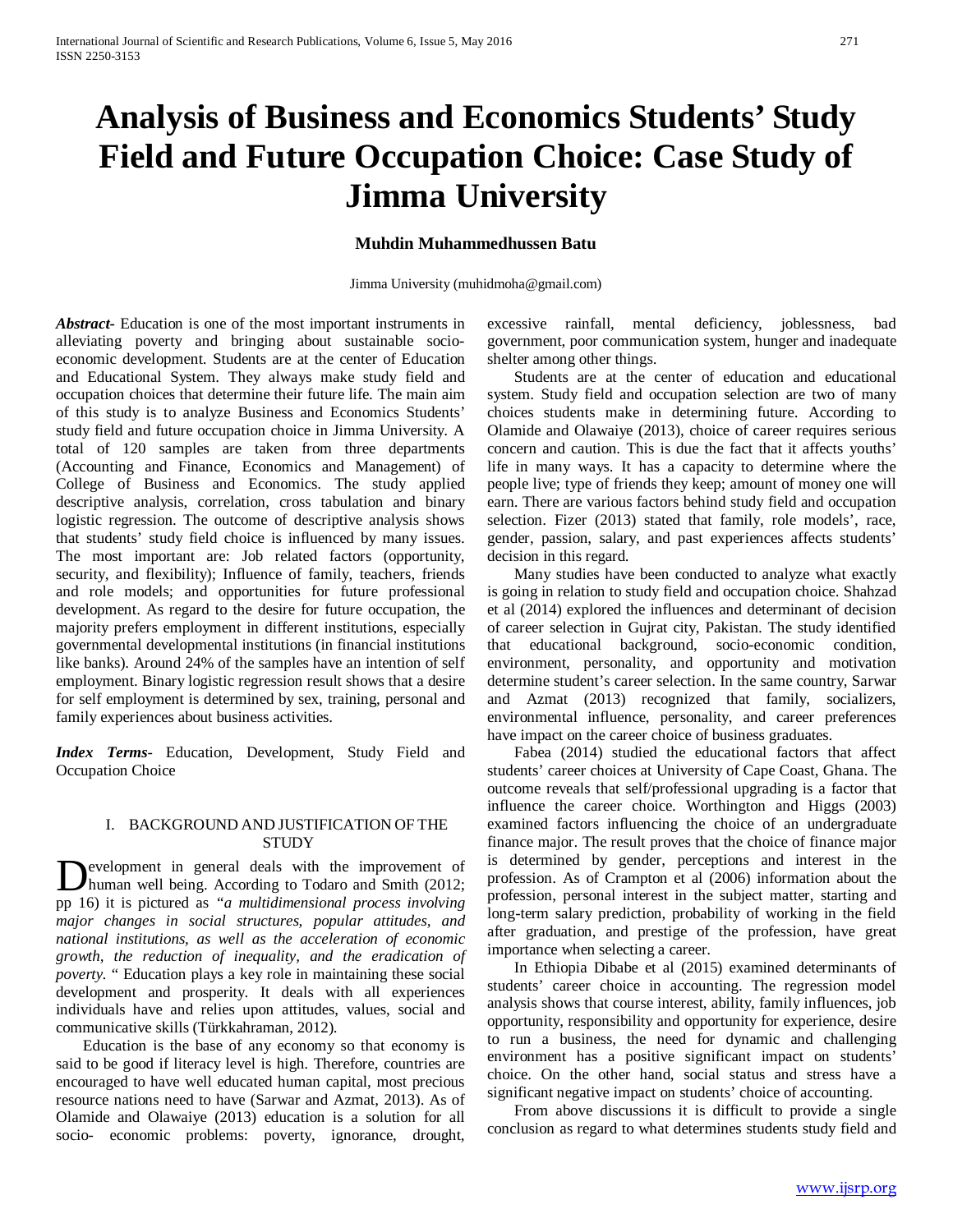occupation choice. Besides this, in Ethiopia only few papers are conducted to investigate students' career choice. In the view of that, the primary aim of this study is to examine students' study field and future occupation choice. This study provides important evidences for those who are primary responsible for youths' future: parents, teachers, academic institutions, policy makers and government. It also serves as potential reference for those scholars who want to conduct supplementary studies on the same topic.

#### II. LITERATURE REVIEW: CHOICE AND INDIVIDUAL'S DECISION

 At the center of Economics analysis there is the issue of choice. All economic issues involve around individual's basic choice. It deals with assessment of different options and making a decision about which option to choose (Beresford and Sloper, 2008). Since it is difficult to get all things at the same time we have to choose the most important thing from another based on our intensity of want and derived satisfaction. Choice involves the existence of alternatives. By its nature choice involves sacrifice and the value of sacrificed thing is opportunity cost.

Career or occupation choice, regardless of place and time, is multivariate in its causes and complex in its nature. Individual's choice and decision making is the base for microeconomics analysis. Rationality is the most important principle in making any decision. Edwards (1954), in its work before a half century, stated that the fundamental behavior an economic man posses is that he is rational. Economic man always chooses the best alternative from among the alternatives available to him with the aim of maximizing his benefit.

 In line with this, the standard economic model refers rational choice as *"the process of determining what options are available and then choosing the most preferred one according to some consistent criterion"*(Milgrom and Levin, 2004: pg 1). Rational choice basically implies that people calculate the likely costs and benefits of all alternatives and choose the one that likely to gives

them the best benefit or satisfaction. In fact, the principle of "rationality" is based on the existence of perfect information.

The theories of choices in general focus on the factors determining individual choices of something (good or service). Therefore, this study believes that students' study field and future occupation choice a multivariate function, affected with so many personal, social, economic, educational, environmental, and institutional factors.

#### III. METHODOLOGY

 The study used a quantitative approach. The data is primary collected from graduating  $(3<sup>rd</sup>$  Year) students of college of Business and Economics, Jimma University. A total of 120 (40% of total population) samples are taken via stratified sampling techniques. This technique is appropriate because students in the college are not homogeneous group; they study different fields like Accounting and Finance, Banking and Finance, Economics, Management, and Hospitality and Tourism Management. Therefore, the research selected samples randomly from three Departments (Accounting and Finance, Economics and Management). Accordingly, from each department 40 samples are drawn evenly. The data is collected through self administered questionnaire. Descriptive statistics, correlation, cross tabulation and binary logistic regression is used for analysis. For data processing and analysis SPSS version 20.0 is used.

#### IV. RESULTS AND DISCUSSION

#### **2.1. Respondents Background**

 As indicated in the table 1, the majorities of the respondents (72%) are male in their sex. This is a typical reflection of male dominated higher academic institutions of Ethiopia. The average age of the students' is 22.47  $(+1.6)$  years.

|                           | Mean                  | Percent |
|---------------------------|-----------------------|---------|
| Students' Age (Mean)      | 22.47( $+1.6$ ) Years |         |
| Students' Sex             |                       |         |
| Male                      |                       | 72.5%   |
| Female                    |                       | 27.5%   |
| <b>Marital Status</b>     |                       |         |
| Never Married             |                       | 91.7%   |
| Married                   |                       | 6.7%    |
| Divorced & separated      |                       | 1.7%    |
| <b>Location of Family</b> |                       |         |
| Rural                     |                       | 68.3%   |
| Urban                     |                       | 31.7%   |
| Read and Write (Father)   |                       |         |
| Yes                       |                       | 70%     |
| N <sub>0</sub>            |                       | 30%     |
| Read and Write (Mother)   |                       |         |
| Yes                       |                       | 63.3%   |
| N <sub>0</sub>            |                       | 31.7%   |

#### **Table 1: Respondents characteristics**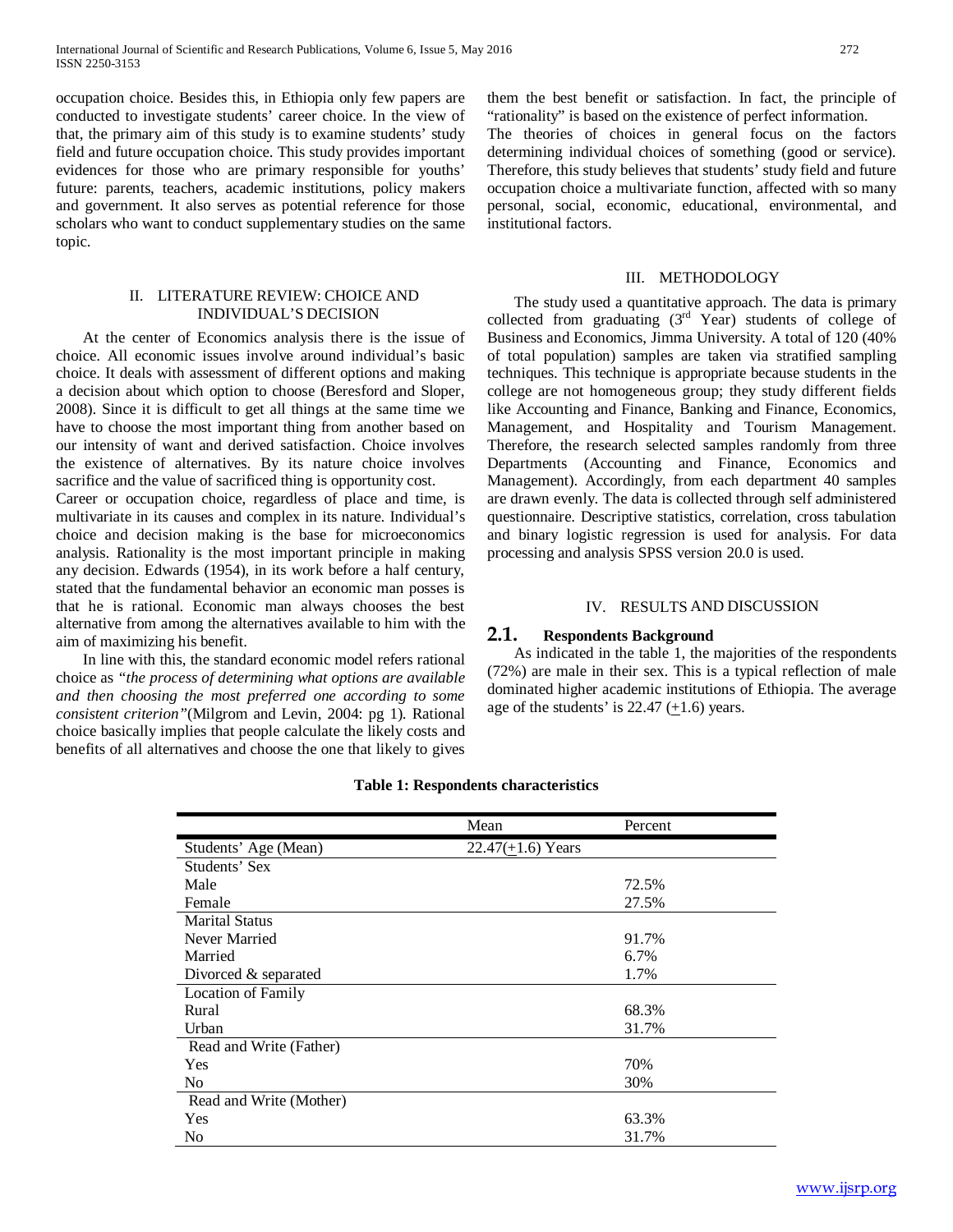| Students' field of study |        |
|--------------------------|--------|
| Accounting and Finance   | 33.33% |
| Economics                | 33.33% |
| Management               | 33.33% |

 As regard to marital status the very majorities are never married (91.7%). In terms of students' family residential place, 68.3 percent of the respondents' are from rural areas of Ethiopia. Parents' (mother and father) of the majorities of the respondents are able to read and write.



**Chart 1: Regional Distribution of Students**

*Source: Own Computation, 2016*

 The respondents are from five regional states of Federal Democratic Republic of Ethiopia. Around 67 percent of the students are from Oromia Regional State, where Jimma University is found, while 18 and 12 percent are from SNNP and Amhara Regional States, respectively.

|                                  | Percent |
|----------------------------------|---------|
| Father's Occupation              |         |
| Self Employed                    | 51.7%   |
| Government/Private/NGOs Employee | 45.8%   |
| Unemployed                       | 2.5%    |
| Mother's Occupation              |         |
| Self Employed                    | 33.3%   |
| Government/Private/NGOs Employee | 27.5%   |
| House Management                 | 39.2%   |

*Source: Own Computation, 2016*

 Parents' employment status is one of the factors affecting students' academic performance and career choice. Accordingly, fathers' of 51.7 percent of students' are self employed (in agricultural activities, commerce and others). For around 46% of the respondents, fathers' are employed in different institutions (Public, private and NGOs). Mothers' of around 40% of students are engaged in home management, the remaining is either self employed or employee of different institutions.

# **2.2. Students' Study Field Choice and Academic Performance**

 As shown in table 3 students are asked to point out the most important factor responsible for study field or department choice. It is found that job related issues (opportunity, security and flexibility) and influences (of family, friends, teachers and role model) are the leading factors with 24.1 and 22.5 percent, respectively. Students have a good access to media, so that they know what is going on in the labor market in relation to job opportunities, security and flexibility.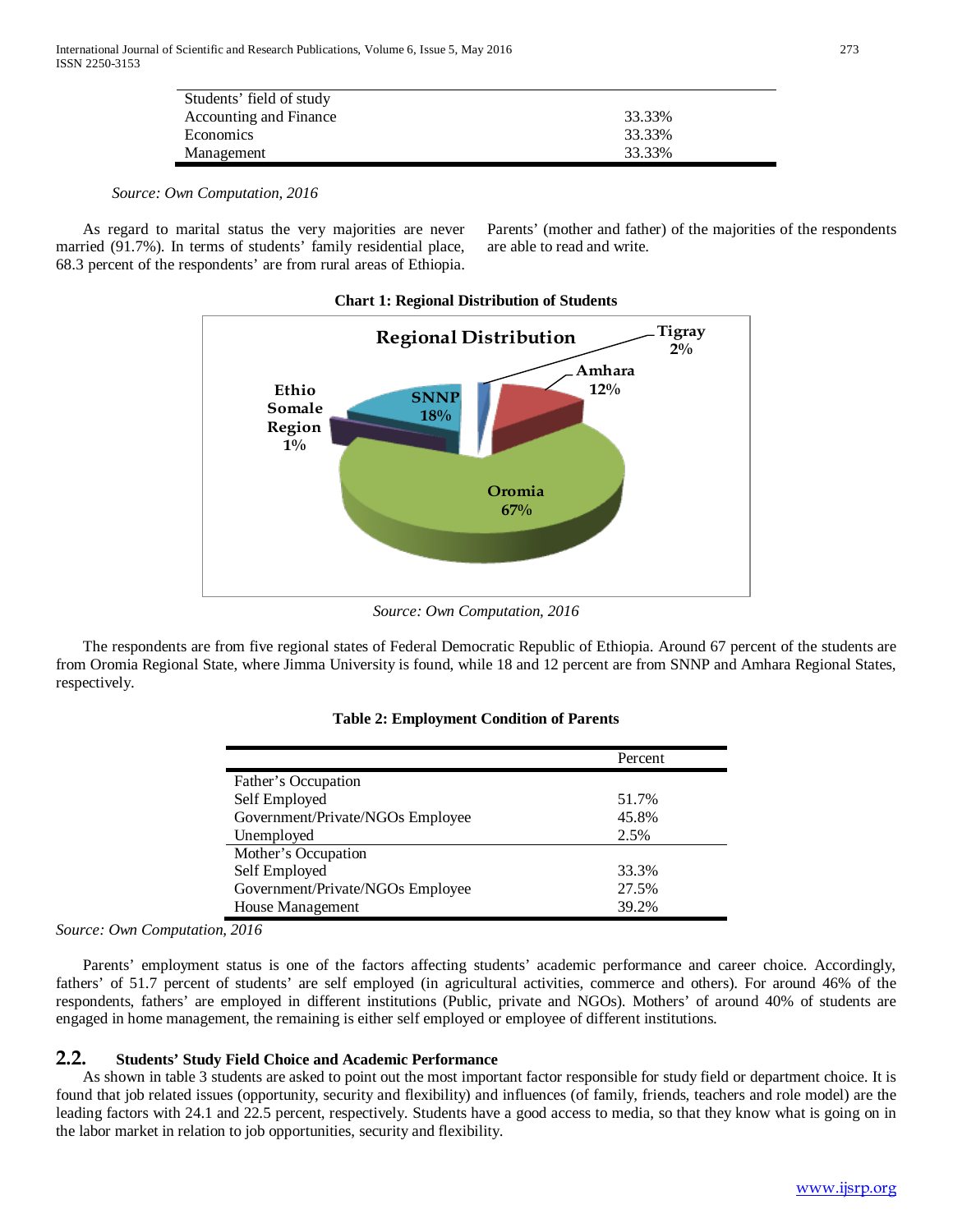| Reasons                                                   | Percent |
|-----------------------------------------------------------|---------|
| Job Security, Opportunities and Flexibility               | 24.1%   |
| Influence of Family, Teacher(s), Friend(s) and Role Model | 22.5%   |
| Opportunities for ongoing professional development        | 15.8%   |
| Subject Matter Easy for Me                                | 12.5%   |
| Good Salary in relation to the Field                      | 11.7%   |
| Prestige of Profession                                    | 8.3%    |
| Orientation given by the department                       | 1.7%    |
| Probability of Graduating with honors                     | 1.7%    |
| others                                                    | 1.7%    |
| Total                                                     | 100%    |

*Source: Own Computation, 2016* 

 When we come to the academic performance of their field of study, the following table shows that more than a half of students scored CGPA of between 3.00 and 3.5.

|                                                               | Percent |
|---------------------------------------------------------------|---------|
| Prior Performance (University Entrance Exam Score out of 700) |         |
| Below 370                                                     | 2.5%    |
| 370-399                                                       | 41.7%   |
| 400-449                                                       | 27.5%   |
| 450-499                                                       | 27.5%   |
| Above 500                                                     | 0.8%    |
| Current Performance (CGPA of Five Semesters, out of 4.00)     |         |
| $2.00 - 2.74$                                                 | 1.7%    |
| 2.75-2.99                                                     | 27.5%   |
| $3.00 - 3.499$                                                | 60%     |
| $3.5 - 4.00$                                                  | 10.8%   |

| Table 4: Students' Academic Performance |  |  |
|-----------------------------------------|--|--|
|-----------------------------------------|--|--|

*Source: Own Computation, 2016* 

 The spearmans' rho correlation test shows that there is positive relationship between high school (measured by university entrance exam score) and university academic performance (measured by CGPA of all semesters').

|             |      |                                | <b>Entrance Exam Score</b> | <b>CGPA</b> |
|-------------|------|--------------------------------|----------------------------|-------------|
| Entrance    | Exam | <b>Correlation Coefficient</b> | 1.000                      | $.349^{**}$ |
| Score       |      | $Sig. (2-tailed)$              | ٠                          | .000        |
|             |      | N                              | 120                        | 120         |
| <b>CGPA</b> |      | <b>Correlation Coefficient</b> | .349                       | 1.000       |
|             |      | $Sig. (2-tailed)$              | .000                       | ٠           |
|             |      | N                              | 120                        | 120         |

# **Table 5: Correlation between Entrance Exam Score and CGPA**

*Source: Own Computation, 2016* 

## **2.3. Students' Future Occupation Choice**

 Students are also asked to state their ideal job after graduation (they are left only with two months for graduation). Accordingly, as shown below, around 24 percent have an intention to create their own jobs (private businesses).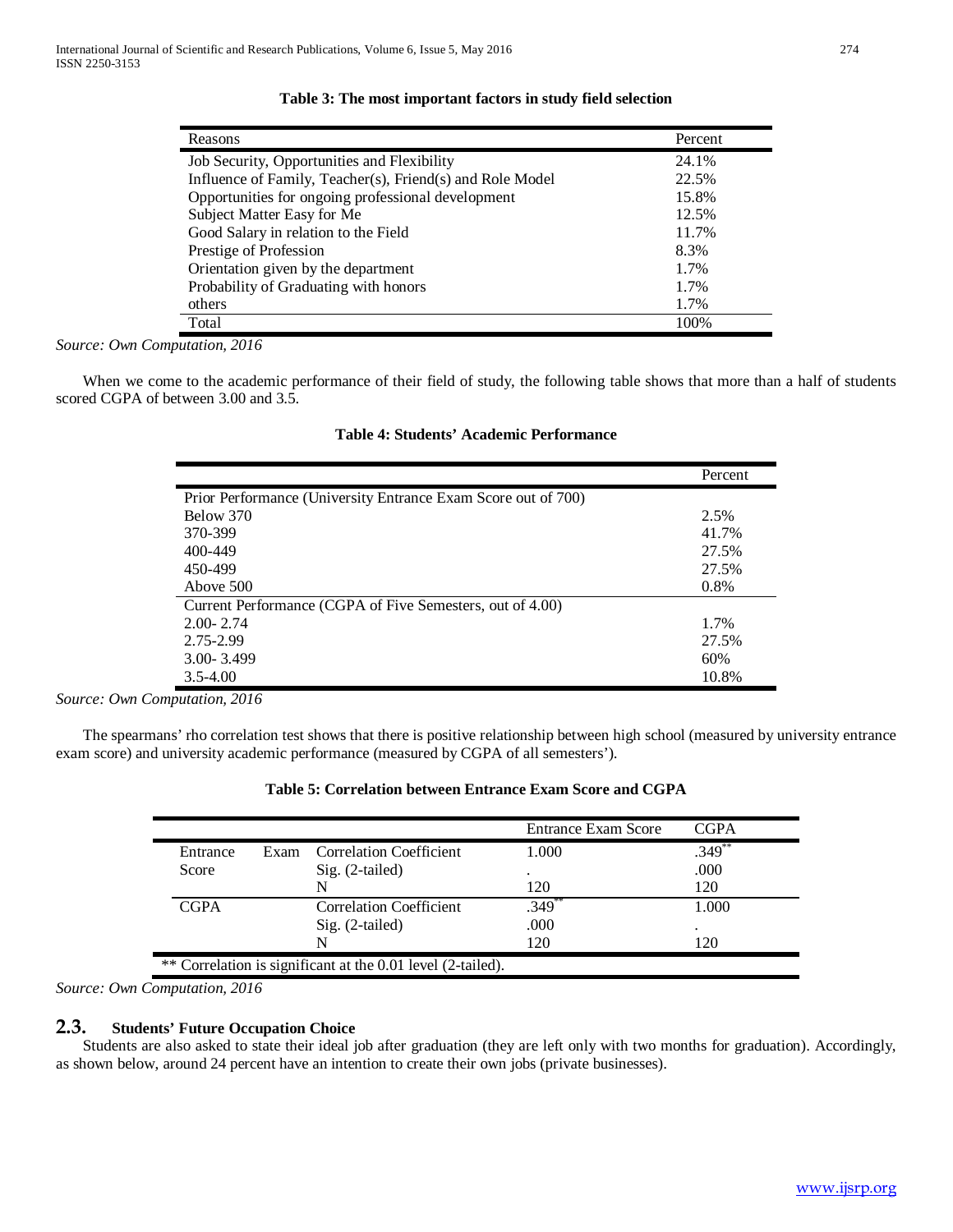#### **Table 6: Students' Intention to self Employment**

|                              | Percent |  |
|------------------------------|---------|--|
| Interest for Self Employment |         |  |
| Yes                          | 24.2%   |  |
| No                           | 75.8%   |  |

*Source: Own Computation, 2016* 

 The main reasons for intention of self employment are: personal experience, family influence and low benefits from employment (in others institutions).

**Table 7: Reasons for Students' Intention of Self Employment**

| Reasons                                                      | Percent |
|--------------------------------------------------------------|---------|
| Family/Friends influence                                     | 20.7%   |
| Experience of self employment                                | 44.8%   |
| Low chance of getting job in private or public institutions  | 13.8%   |
| Salary/benefit in private or public institutions is very low | 20.7%   |
| Total                                                        | 100%    |

*Source: Own Computation, 2016* 

 Of total respondents, 75.8 percent have no intention of creating their own job; lack of finance, practical training and work place are the main factors in this case.

| <b>Reasons</b>                    | Percent |
|-----------------------------------|---------|
| Lack of finance                   | 17.6%   |
| Lack of practical training        | 19.8%   |
| Lack of work place                | 18.7%   |
| Lack of finance and training      | 24.1%   |
| Lack of working place and finance | 9.9%    |
| Uncertainty in self business      | 4.4%    |
| Lack of necessary skills          | 4.4%    |
| Don't Know                        | 1.1%    |
| Total                             | 100%    |

**Table 8: Reasons' for "No" Intention to Self Employment**

*Source: Own Computation, 2016* 

 Those who have no intention of creating their own job are asked to choose their ideal jobs. Around 50 percent stated that they want to be employee of government developmental organizations (particularly, Banks). Currently, financial institutions are one of the most flourishing sectors in the economy. The influence of state owned "commercial Bank of Ethiopia" is very high in this regard. The interest to be employed in academic and research institutions is relatively very low.

#### **Table 9: Students' Ideal Occupation**

|                                                     | Percent |
|-----------------------------------------------------|---------|
| Employee-Government                                 | 16.5%   |
| <b>Employee-Government Development Organization</b> | 49.5%   |
| Employee-Private Organization                       | 12.1%   |
| Employee-NGOs                                       | 15.4%   |
| Academic and Research Institutions                  | 5.5%    |
| <b>Others</b>                                       | 1%      |
| Total                                               | 100.0%  |

*Source: Own Computation, 2016*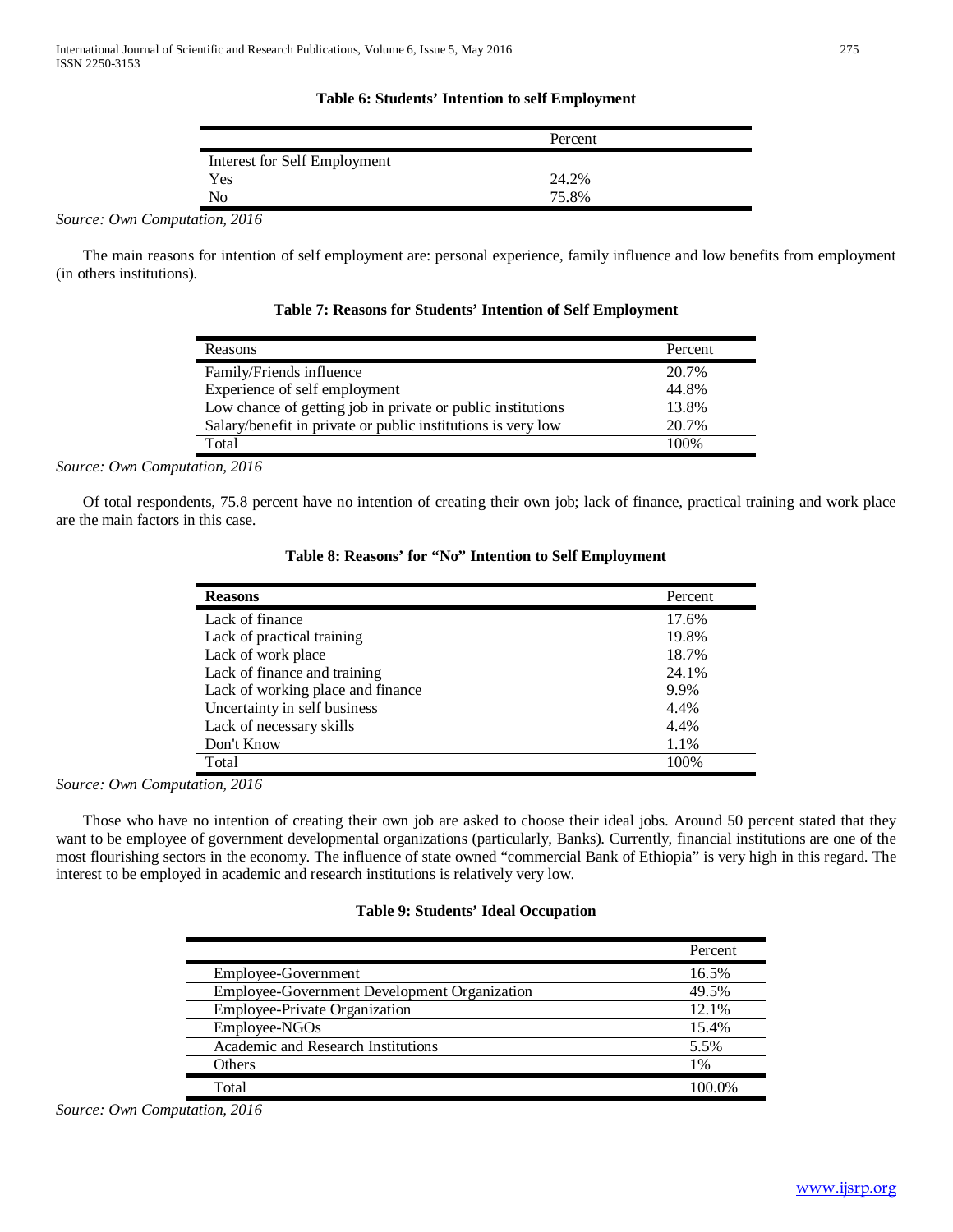# **2.4. Determinants of Self Employment**

 This topic mainly deals with identifying the determinants of students' intention of self employment. For this purpose binary logistic regression is used. The dependent variable, interest or intention to self employment, is a function of independent variables (age, sex, study field, family engagement in business, personal experience of business activities, training on self employment).

 The chi-square and classification table shows that the model well fits with data. The chi-square test strongly rejects the hypothesis of no explanatory power. The row "Model" in the omnibus tests compares the new model to the baseline. The classification table indicates the model correctly predicted 86.7 percent of the observations. In addition to that multicollinearity is not a serious case in this analysis.

|              | Chi-square | df | Sig. |
|--------------|------------|----|------|
| <b>Step</b>  | 48.509     |    | .000 |
| <b>Block</b> | 48.509     |    | .000 |
| Model        | 48.509     |    | .000 |

## **Table 10: Omnibus Tests of Model Coefficients**

*Source: Own Computation, 2016*

|  |  |  | <b>Table 11: Model Summary</b> |
|--|--|--|--------------------------------|
|--|--|--|--------------------------------|

| Step | 2 Log likelihood    | Cox & Snell R Square | Nagelkerke R Square |
|------|---------------------|----------------------|---------------------|
|      | 84.210 <sup>a</sup> |                      | .497                |

*Source: Own Computation, 2016*

**Table 12: Classification Table**

| <b>Observed</b>           | <b>Predicted</b><br>Self Employment Intention | Percentage                    |     |                |
|---------------------------|-----------------------------------------------|-------------------------------|-----|----------------|
|                           |                                               | of Students<br>N <sub>0</sub> | Yes | <b>Correct</b> |
| Self-Employment Intention | No.                                           | 86                            |     | 94.5           |
| of Students               | Yes                                           |                               | 18  | 62.1           |
| Overall Percentage        |                                               |                               |     | 86.7           |
| The cut value is .500     |                                               |                               |     |                |

*Source: Own Computation, 2016*

 In this study the dependent variables is regressed against six variables (independent variables). The estimate of the logistic regression is illustrated in table 13. It shows that four variables out of six are statistically significant and theoretically sound. These are sex, family engagement in business, personal experience to business activities and training.

# **Table 13: Determinants of self employment intention (Binary Logistic Output)**

|                                         | B        | S.E.  | Wald   | df             | Sig.     | Exp(B) |  |
|-----------------------------------------|----------|-------|--------|----------------|----------|--------|--|
| Sex(1)                                  | 1.255    | .637  | 3.885  |                | $.049**$ | 3.507  |  |
| Family Eng.(1)                          | 1.715    | .629  | 7.423  |                | $.006**$ | 5.555  |  |
| Expr of Busine $(1)$                    | 1.669    | .598  | 7.791  |                | $.005**$ | 5.307  |  |
| Training $(1)$                          | 2.103    | .618  | 11.576 |                | $.001**$ | 8.194  |  |
| dept                                    |          |       | 1.307  | $\mathfrak{D}$ | .520     |        |  |
| dept(1)                                 | .627     | .737  | .723   |                | .395     | 1.871  |  |
| dept(2)                                 | .771     | .702  | 1.206  |                | .272     | 2.163  |  |
| Age                                     | .211     | .172  | 1.512  |                | .219     | 1.235  |  |
| Constant                                | $-9.528$ | 4.141 | 5.293  |                | .021     | .000   |  |
| **Statistically Significant at 5% level |          |       |        |                |          |        |  |

*Source: Own Computation, 2016*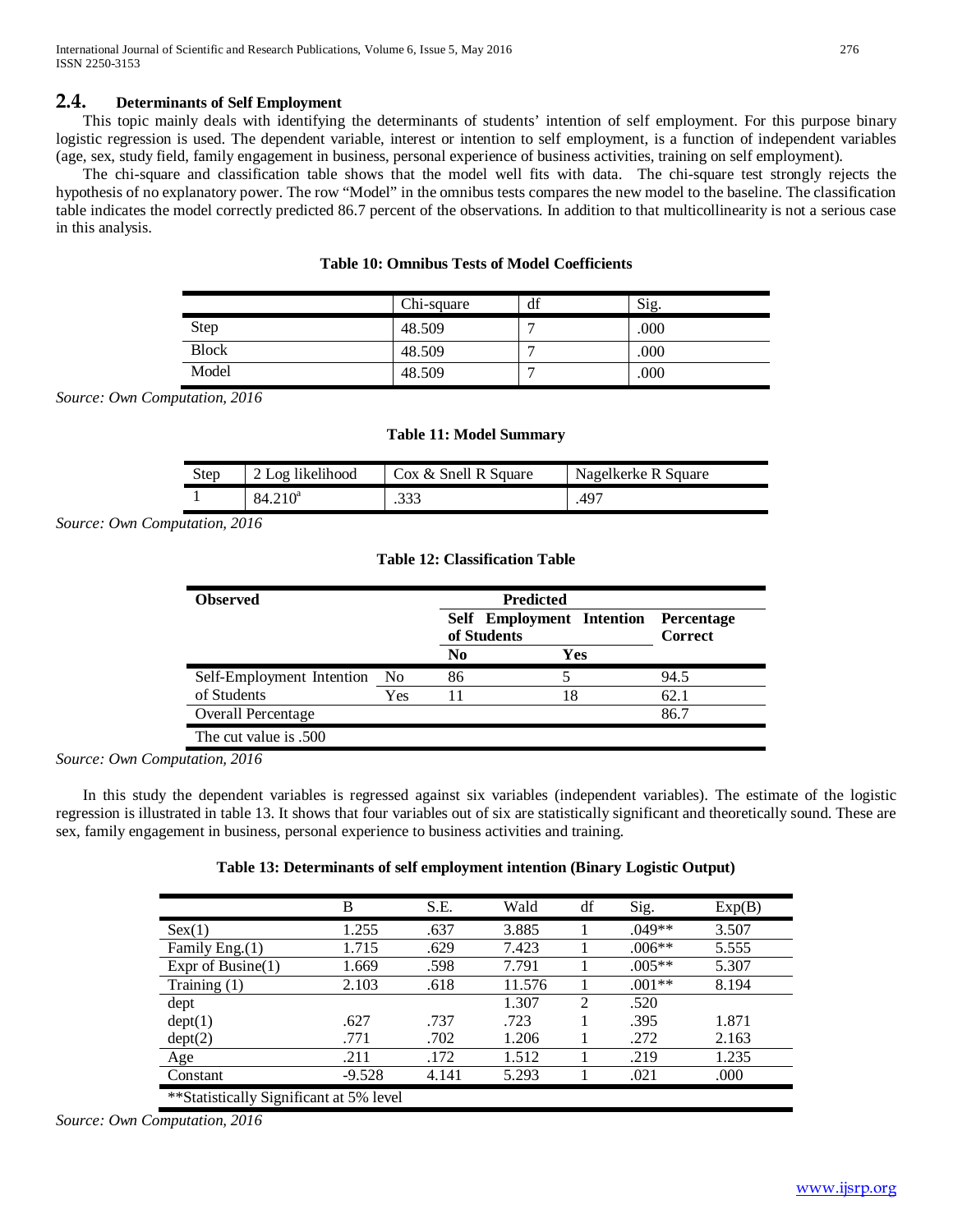International Journal of Scientific and Research Publications, Volume 6, Issue 5, May 2016 277 ISSN 2250-3153

 Student's sex is one of the factors that create difference in having intentions of self employment. Being female has a high probability of having an intention of self –employment. This might be due to the fact that: they want to stay closer to their families or it is relatively risky for females to travel here and there to look for job opportunities. The cross tab analysis shows that even if the majority of both males and females have no intention of self employment, females' intention for self employment (30.3%) is higher than that of males (21.8%).

|                                       |     | Sex    |        | Total  |
|---------------------------------------|-----|--------|--------|--------|
|                                       |     | Male   | Female |        |
| Self Employment Intention of Students | No  | 78.2%  | 69.7%  | 75.8%  |
|                                       | Yes | 21.8%  | 30.3%  | 24.2%  |
| Total                                 |     | 100.0% | 100.0% | 100.0% |

#### **Table 14: Self Employment intention of Students \* Student's sex**

*Source: Own Computation, 2016*

 The odds of having an intention of self employment are high for students' whose families are self employed. They are 5.55 times more intention of creating their job. In support of this evidence table 15 shows that students' whose family member engaged in self business have a higher intention (43.1%) for self employment as compared to their "No" counterparts (10.1%).

## **Table 15: Self Employment Intention \* Family engage. in businesses**

|                                       |     | Family eng. in self Emplo. |        | Total  |
|---------------------------------------|-----|----------------------------|--------|--------|
|                                       |     | Yes                        | No     |        |
| Self Employment Intention of Students | No  | 56.9%                      | 89.9%  | 75.80% |
|                                       | Yes | 43.1%                      | 10.1%  | 24.2%  |
| Total                                 |     | 100.0%                     | 100.0% | 100.0% |

*Source: Own Computation, 2016*

 In the same way, personal experience of self-employment and taking practical training raises the likelihood of having an intention of self employment. The cross tab analysis, in line with regression result, reveals that students' with personal experience and those taken training have a high intention of self employment.

## **Table 16: Self Employment Intention of Students \* Experience of working in business**

|                                       |     | Personal Experience |        | Total  |
|---------------------------------------|-----|---------------------|--------|--------|
|                                       |     | Yes                 | No     |        |
| Self Employment Intention of Students | No  | 45.2%               | 86.5%  | 75.80% |
|                                       | Yes | 54.8%               | 13.5%  | 24.2%  |
| Total                                 |     | 100.0%              | 100.0% | 100.0% |

*Source: Own Computation, 2016*

## **Table 17: Self Employment Intention of Students \* Training on Self Employment**

|                                       |     | Training |        | Total  |
|---------------------------------------|-----|----------|--------|--------|
|                                       |     | Yes      | No     |        |
| Self Employment Intention of Students | No  | 54.7%    | 92.5%  | 75.80% |
|                                       | Yes | 45.3%    | 7.5%   | 24.2%  |
| Total                                 |     | 100.0%   | 100.0% | 100.0% |

*Source: Own Computation, 2016*

## V. CONCLUSIONS AND RECOMMENDATION

 At the center of Economics analysis there is the issue of choice. Since it is difficult to get all things at the same time we have to choose the most important thing from another based on our intensity of want and derived satisfaction. Career or occupation choice, regardless of place and time, is multivariate in its causes and complex in its nature. The study mainly deals with